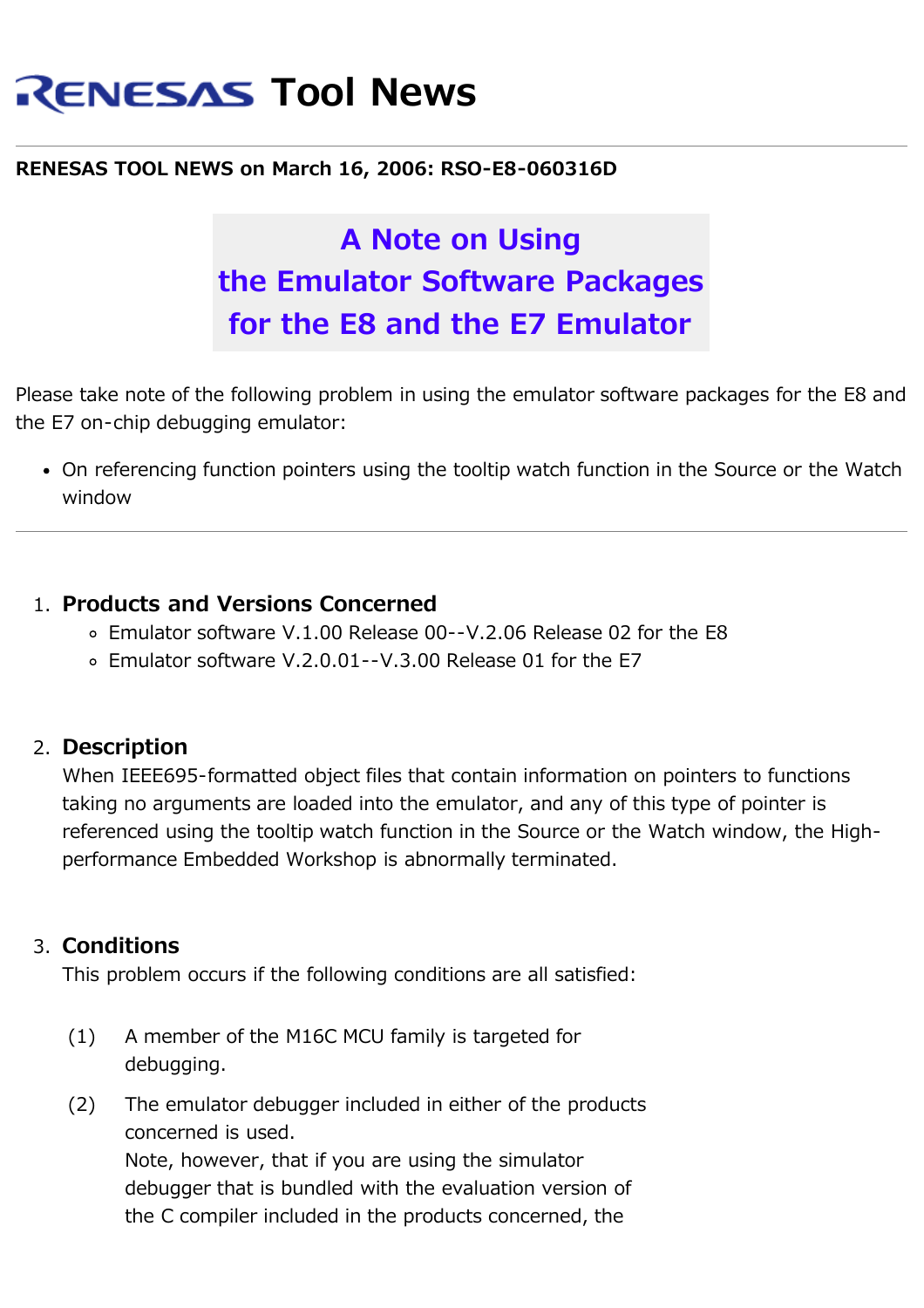problem does not occur.

- (3) An IEEE695-formatted object file is loaded into the emulator.
- (4) In the source code, a pointer pointing to a function taking no arguments is declared.

Example: sample.c

| $void(*pFunc)();$ |
|-------------------|
|                   |

### 4. **Workarounds**

4.1 In the Source Window

There are no ways of circumventing this problem. So invalidate the tooltip watch function by going through the following steps:

- (1) In the High-performance Embedded Workshop, open the Setup menu and select the Options command. You see the Options dialog box.
- (2) Click the Editor tab; then uncheck the Enable tooltip watch check box.

#### 4.2 In the Watch Window

Register function pointers with the Watch window and reference them by going through the following steps:

- (1) Click the Add Watch button on the tool bar in the Watch window, or select the Add Watch command in the pop-up menu that is opened by rightclicking an unoccupied area in the Watch window. You see the Add Watch dialog box.
- (2) Convert the type of a function pointer you want to reference to an arbitrary type and then enter it into the Variable or expression text box. The examples of type-casting the pointer in Example above are as follows:

 Example 1. (int)pFunc Example 2. (int\*)pFunc

(3) Click the OK button. The value of the registered function pointer is presented in the Watch